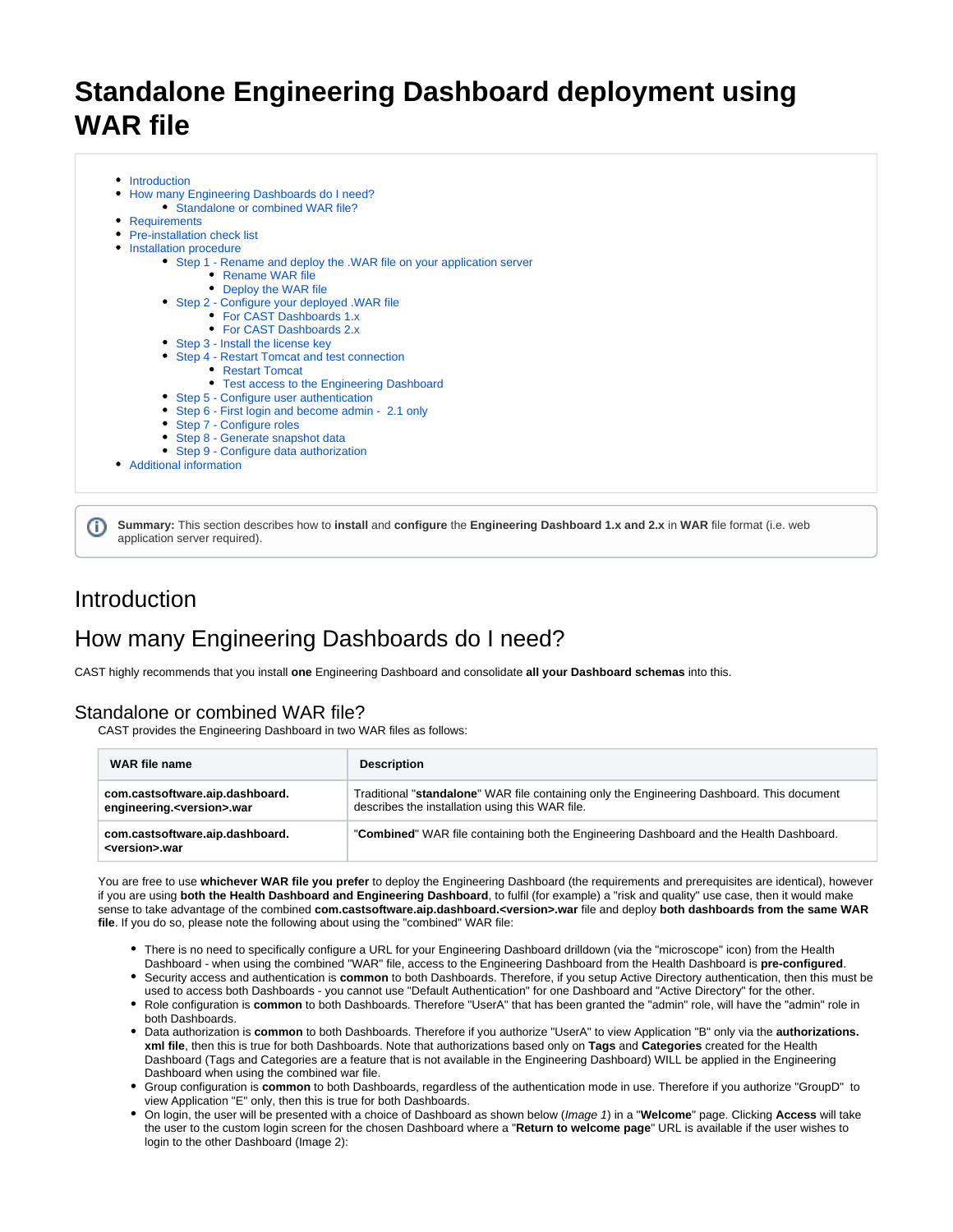

Image 2 - Return to welcome page URL

| – Return to welcome page |                 |                |
|--------------------------|-----------------|----------------|
| <b>CAST</b>              | <b>USERNAME</b> | $\blacksquare$ |
| <b>DASHBOARD</b>         | PASSWORD        | $\Box$         |
|                          |                 | <b>LOG IN</b>  |

# <span id="page-1-0"></span>**Requirements**

See **[Standalone dashboard - installation requirements](https://doc.castsoftware.com/display/DASHBOARDS/Standalone+dashboard+-+installation+requirements)**.

# <span id="page-1-1"></span>Pre-installation check list

Before beginning the installation process, please ensure that you have carried out all of the following tasks and that the following requirements have been met:

<span id="page-1-2"></span>

| $\boldsymbol{J}$ | Ensure that your web application server is up and running.                                                |  |  |
|------------------|-----------------------------------------------------------------------------------------------------------|--|--|
| $\boldsymbol{J}$ | Ensure you have read all Release Notes accompanying CAST products for any last-minute information.        |  |  |
| $\boldsymbol{v}$ | Decide where the Engineering Dashboard will be installed.                                                 |  |  |
| Ø                | Ensure that your user login on the target machine has sufficient user privileges to install applications. |  |  |
| $\overline{v}$   | Make sure you have the required . WAR file ready for deployment.                                          |  |  |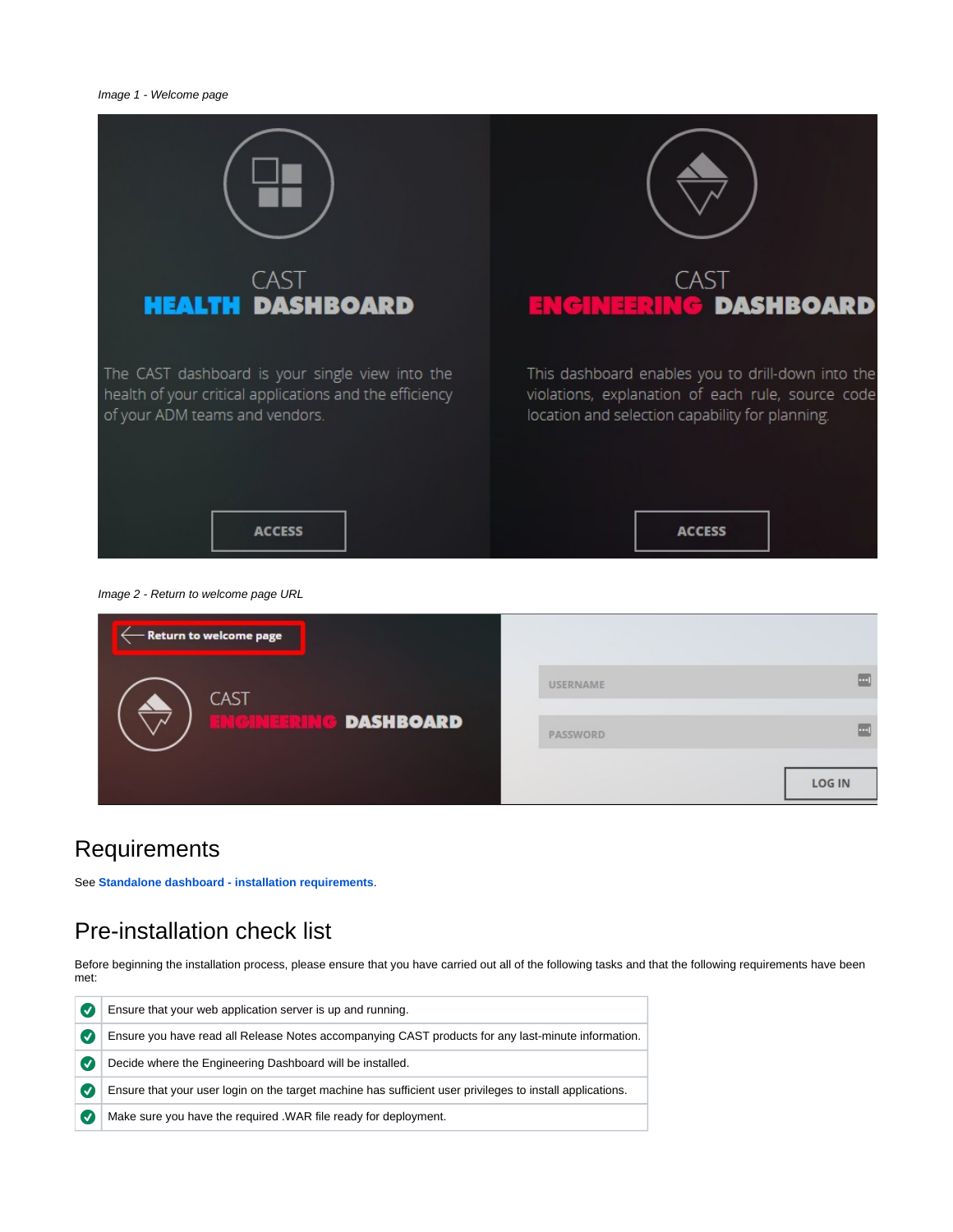# Installation procedure

⋒

This document assumes you are using **Apache Tomcat** in a **Windows** or **Linux environment** to host the Engineering Dashboard. For Supported Application Servers for WAR file deployment, please see: **[Standalone dashboard - installation requirements](https://doc.castsoftware.com/display/DASHBOARDS/Standalone+dashboard+-+installation+requirements)**. If you are using **IBM Websphere Application Server** in a **Linux** environment, please see **[Deployment on IBM WebSphere Application Server](https://doc.castsoftware.com/display/DASHBOARDS/Deployment+on+IBM+WebSphere+Application+Server)**.

The installation process is divided into various steps:

| Step 1 | Rename and deploy the .WAR file on your application server |  |
|--------|------------------------------------------------------------|--|
| Step 2 | Configure your deployed . WAR file                         |  |
| Step 3 | Install the license key                                    |  |
| Step 4 | <b>Restart Tomcat and test connection</b>                  |  |
| Step 5 | Configure user authentication                              |  |
| Step 6 | First login and become admin - 2.1 only                    |  |
| Step 7 | Configure roles                                            |  |
| Step 8 | Generate snapshot data                                     |  |
| Step 9 | Configure data authorization                               |  |

# <span id="page-2-0"></span>Step 1 - Rename and deploy the .WAR file on your application server

### <span id="page-2-1"></span>**Rename WAR file**

The name of the .WAR file will be included in the URL used to access the dashboard in a browser, as listed below. Therefore, before you deploy the .WAR file, you may wish to rename it to your own chosen name:

- **1.11.0** the deployed folder will be named **com.castsoftware.aip.dashboard.engineering.<version>** (standalone .WAR) or **com.castsoftware. aip.dashboard.<version>** (combined .WAR)
- **1.10.0** the deployed folder will be named **CAST-Engineering** (standalone .WAR) or **CAST-Health-Engineering** (combined .WAR)

## <span id="page-2-2"></span>**Deploy the WAR file**

Locate the .WAR file and move it to the web application installation location. By default on Apache Tomcat this is set to:

CATALINA\_HOME\webapps

If the Apache Tomcat server is running, the .WAR file will then be unpacked and deployed in a folder matching the name of the .WAR file. If the Apache Tomcat server is not running, start it up and the WAR file will be automatically deployed.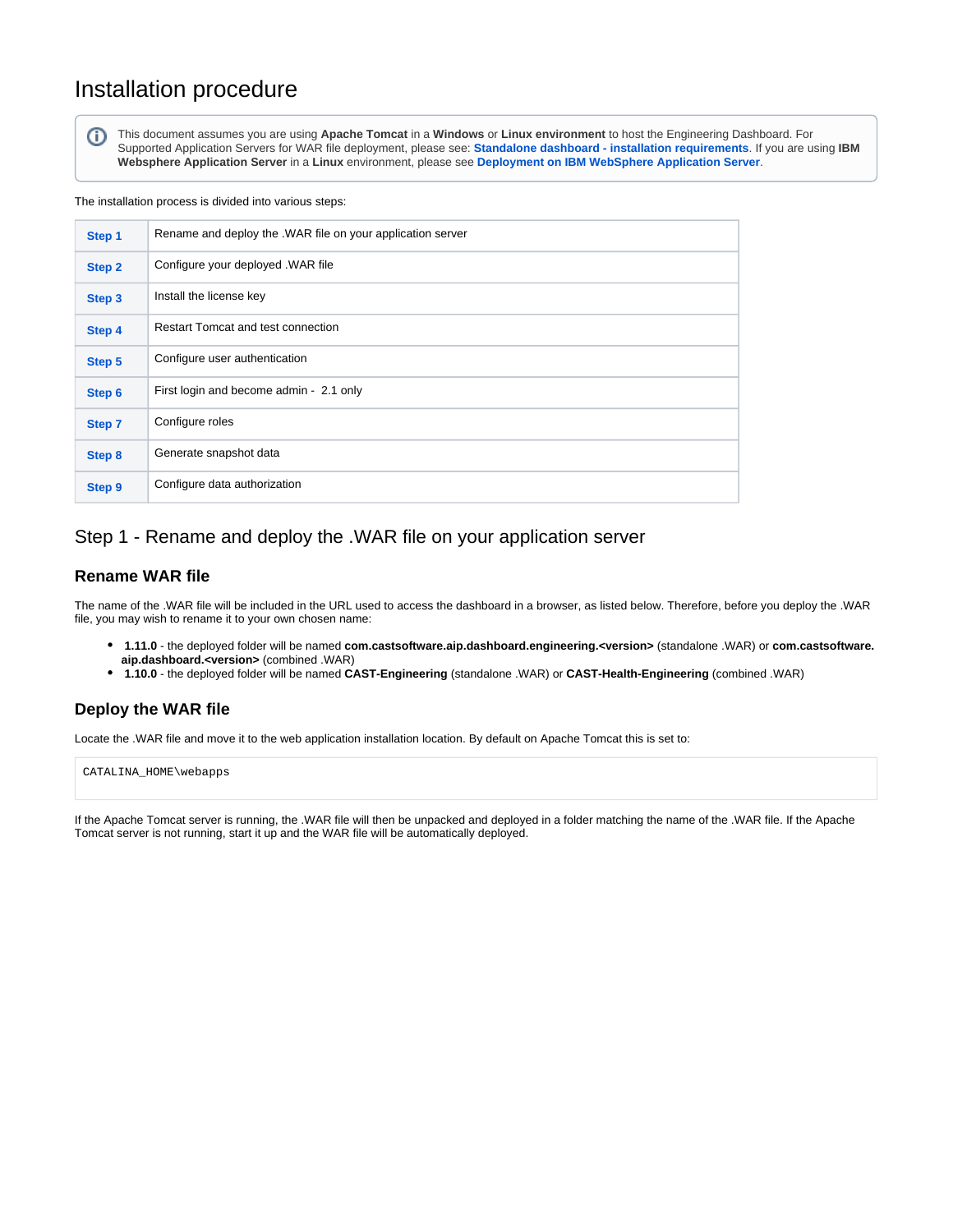| Note that:<br>$\bullet$<br>configuration options                                 | you can find out more about the CATALINA_HOME environment variable and how to configure it in Apache Tomcat installation and<br>• you can also use the deploy action in Apache Tomcat manager to deploy the WAR file: |  |
|----------------------------------------------------------------------------------|-----------------------------------------------------------------------------------------------------------------------------------------------------------------------------------------------------------------------|--|
| <b>Deploy</b>                                                                    |                                                                                                                                                                                                                       |  |
| Deploy directory or WAR file located on server                                   |                                                                                                                                                                                                                       |  |
| Context Path (required):<br>XML Configuration file URL:<br>WAR or Directory URL: | Deploy                                                                                                                                                                                                                |  |
| <b>WAR file to deploy</b>                                                        |                                                                                                                                                                                                                       |  |
|                                                                                  | Select WAR file to upload Choose file No file chosen<br>Deploy                                                                                                                                                        |  |
| <b>Configuration</b>                                                             |                                                                                                                                                                                                                       |  |
| <b>Re-read TLS configuration files</b>                                           |                                                                                                                                                                                                                       |  |
|                                                                                  | TLS host name (optional)<br>Re-read                                                                                                                                                                                   |  |

## <span id="page-3-0"></span>Step 2 - Configure your deployed .WAR file

### <span id="page-3-1"></span>**For CAST Dashboards 1.x**

**context.xml file configuration**

When the .WAR has been deployed you now need to configure the **context.xml** file to tell the web application where the Dashboard Service(s) are stored. This file is located here:

CATALINA\_HOME\webapps\<deployed\_war>\META-INF\context.xml

### **Instructions for Tomcat 8 / 8.5 / 9**

Open the **context.xml file** (as detailed above) with an editor. By default, the file will contain an **uncommented** template as follows - this is tailored for connections to **Dashboard schemas** located on a **CAST Storage Service / Postgres** instance running with **port 2280** using **Tomcat 8 / 8.5 / 9:**

```
<Resource name="jdbc/domains/AED" url="jdbc:postgresql://localhost:2280/postgres"
         connectionInitSqls="SET search_path TO [Central Schema];"
         username="operator" password="CastAIP"
         auth="Container" type="javax.sql.DataSource" driverClassName="org.postgresql.Driver"
         validationQuery="select 1"
         initialSize="5" maxTotal="20" maxIdle="10" maxWaitMillis="-1"/>
```
Set the URL parameter to the server on which the **Dashboard schema** is located:

- change the "localhost" to the name of the server on which the host CSS is located
- change the **port** from 2280 if necessary
- Change **[Central Schema]** to the name of the **Dashboard schema** you are using.
- Ensure the username and password parameters are correct (note that if you need to **encrypt** the username and password to avoid
- entering names in clear text, please see: **[Encrypt login and password for database and LDAP](https://doc.castsoftware.com/display/DASHBOARDS/Encrypt+login+and+password+for+database+and+LDAP)**) • You should end up with a section something like this:

```
<Resource name="jdbc/domains/AED" url="jdbc:postgresql://my_schema:2282/postgres"
        connectionInitSqls="SET search_path TO my_central_schema;"
        username="operator" password="CastAIP"
        auth="Container" type="javax.sql.DataSource" driverClassName="org.postgresql.Driver"
         validationQuery="select 1"
```

```
 initialSize="5" maxTotal="20" maxIdle="10" maxWaitMillis="-1"/>
```
Δ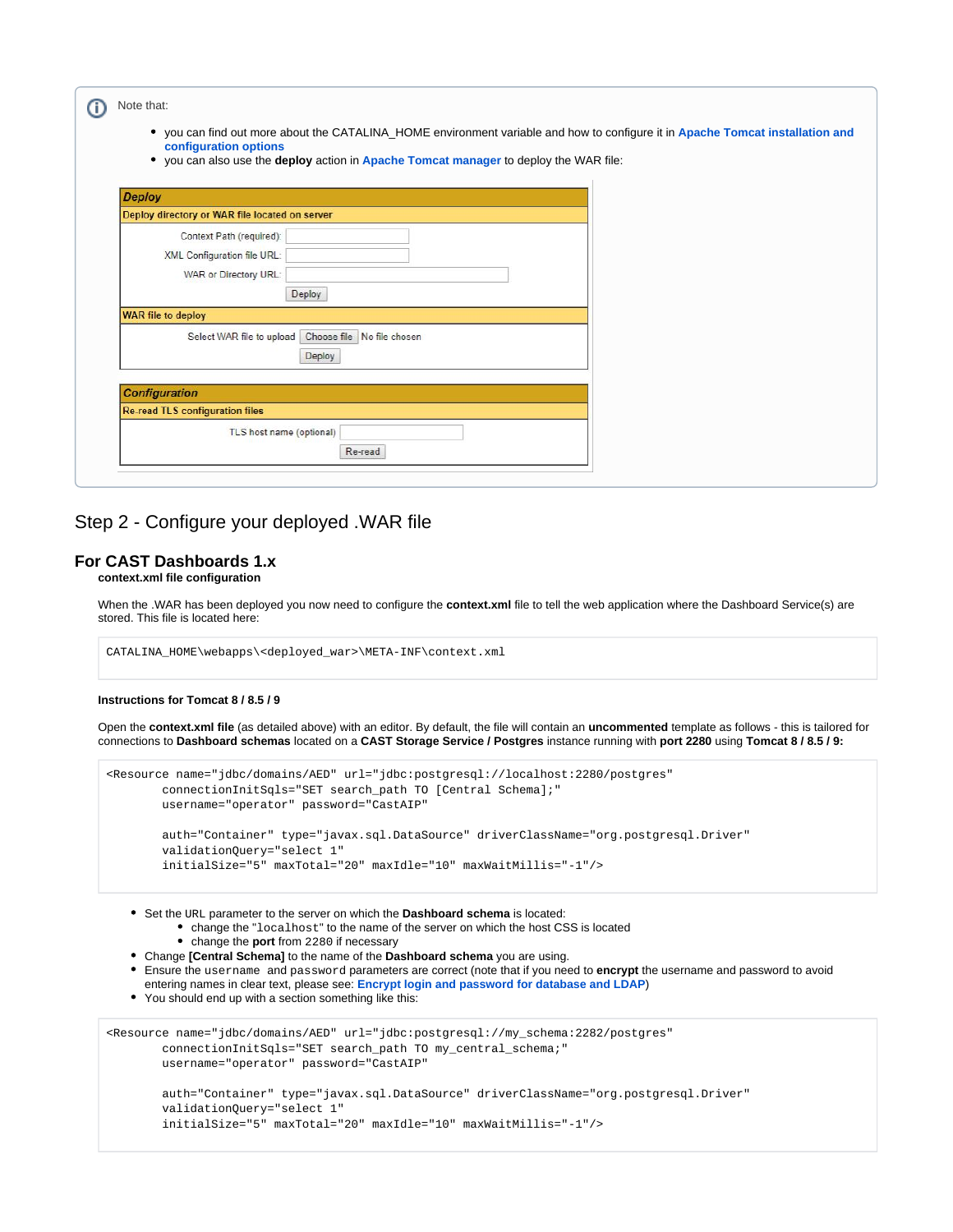Following any changes you make, **save the context.xml file** and then **restart** your application server so that the changes are taken into account.

Note that it is **critically important** to configure the **initialSize, maxTotal**, and **maxIdle** parameters according to your consumption use case and the number of schemas you want to configure. The default values are high but could probably be decreased to limit the number of active connections to your database instance (eg. initialSize="2" maxTotal="10" maxIdle="2"). Please see the "**Optimize context.xml**" section in **[Configure the Health Dashboard for large numbers of Applications](https://doc.castsoftware.com/display/DASHBOARDS/Configure+the+Health+Dashboard+for+large+numbers+of+Applications)** for more information about these parameters, or consult the relevant Apache Tomcat documentation: **<https://tomcat.apache.org>**.

### **Instructions for Tomcat 7**

Open the **context.xml file** (as detailed above) with an editor. By default, the file will contain an **uncommented** template as follows - this is tailored for connections to **Dashboard schemas** located on a **CAST Storage Service / Postgres** instance running with **port 2280** using **Tomcat 8 / 8.5 / 9:**

```
<Resource name="jdbc/domains/AED" url="jdbc:postgresql://localhost:2280/postgres"
         connectionInitSqls="SET search_path TO [Central Schema];"
        username="operator" password="CastAIP"
        auth="Container" type="javax.sql.DataSource" driverClassName="org.postgresql.Driver"
        validationQuery="select 1"
         initialSize="5" maxTotal="20" maxIdle="10" maxWaitMillis="-1"/>
```
You need to comment this template by adding **<!--** and **-->** around the section:

```
< 1 - -<Resource name="jdbc/domains/AED" url="jdbc:postgresql://localhost:2280/postgres"
         connectionInitSqls="SET search_path TO [Central Schema];"
        username="operator" password="CastAIP"
        auth="Container" type="javax.sql.DataSource" driverClassName="org.postgresql.Driver"
        validationQuery="select 1"
        initialSize="5" maxTotal="20" maxIdle="10" maxWaitMillis="-1"/>
-->
```
Now locate the **Tomcat 7** template - this is located here:

```
<!-- Tomcat 7 Documentation : http://ci.apache.org/projects/tomcat/tomcat7/docs/jndi-resources-howto.html --
>
<!-- These connections examples on Tomcat 7 are provided for CSS connections especially useful for REST API 
on central database.
add parameter if you don't want to use the connection pool :
- for CSS : initConnectionSqls="SET search_path TO ${schema};"
template for resources on CSS with connection pool mode :
     <Resource name="jdbc/domains/${domainName}"
            url="jdbc:postgresql://${host}:${port}/postgres"
             username="${user}" password="${password}"
             auth="Container" type="javax.sql.DataSource" driverClassName="org.postgresql.Driver"
             validationQuery="select 1" initialSize="5" maxActive="20" maxIdle="10" maxWait="-1"/>
template for resources on CSS without connection pool mode :
     <Resource name="jdbc/domains/${domainName}"
            url="jdbc:postgresql://${host}:${port}/postgres"
             username="${user}" password="${password}"
             initConnectionSqls="SET search_path TO ${schema};"
             auth="Container" type="javax.sql.DataSource" driverClassName="org.postgresql.Driver"
             validationQuery="select 1" initialSize="5" maxActive="20" maxIdle="10" maxWait="-1"/>
-->
```
Copy the **Tomcat 7 for CSS without connection pool mode** template into **uncommented white space**:

```
<Resource name="jdbc/domains/${domainName}"
        url="jdbc:postgresql://${host}:${port}/postgres"
        username="${user}" password="${password}"
         initConnectionSqls="SET search_path TO ${schema};"
         auth="Container" type="javax.sql.DataSource" driverClassName="org.postgresql.Driver"
         validationQuery="select 1" initialSize="5" maxActive="20" maxIdle="10" maxWait="-1"/>
```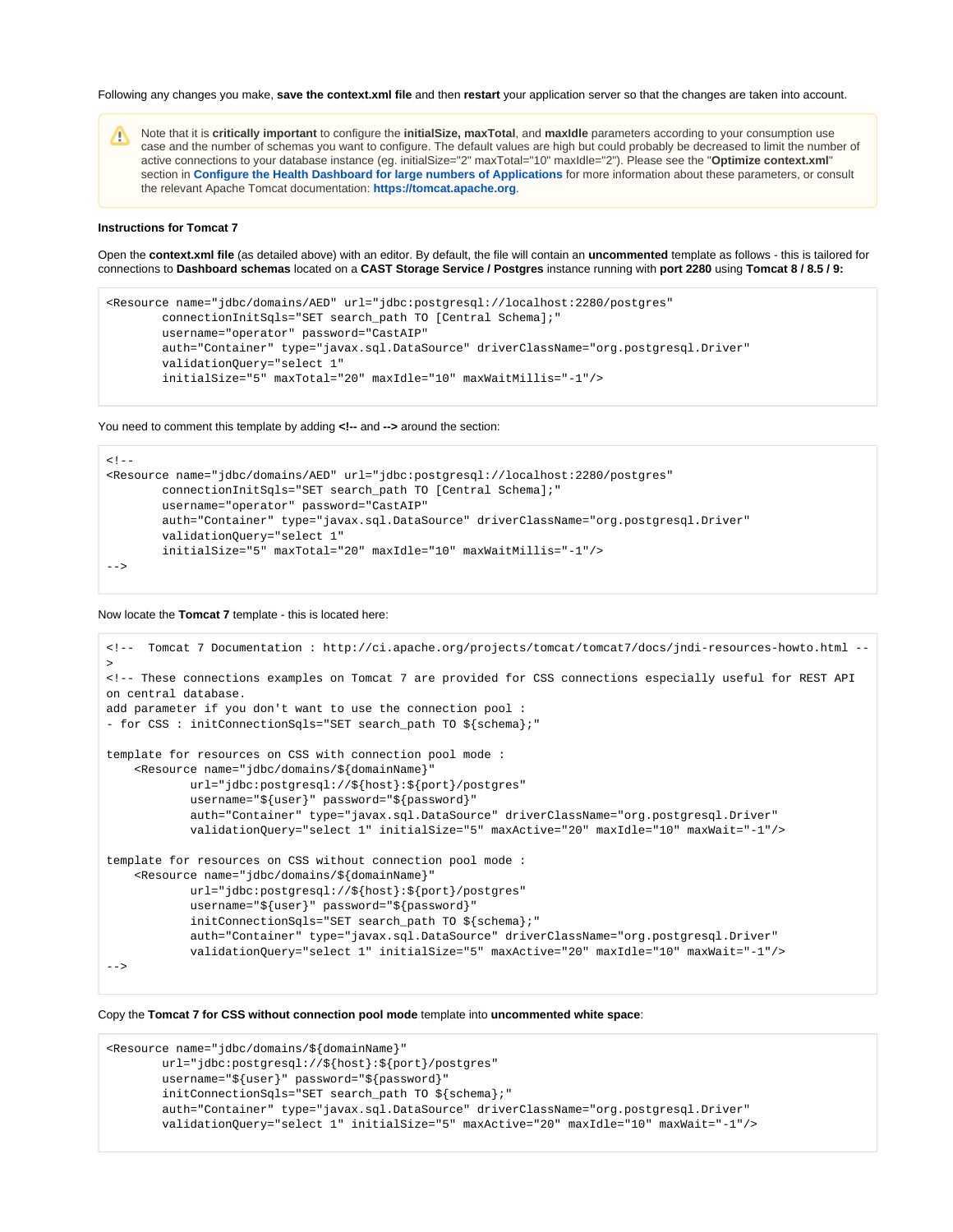- $\bullet$  Set the  $\frac{1}{2}$  domainName } value to AED
- Set the URL parameter to the server on which the **Dashboard schema** is located:
	- change the \${host} to the name of the server on which the host CAST Storage Service/PostgreSQL instance is located
		- change the \${port} values to the required port (e.g.: 2280, 2282, 2284 or a custom port depending on the CAST Storage Service /PostgreSQL instance you are running).
- Ensure the \${user} and \${password} parameters are correct use the **operator** and **CastAIP** username/password combination if you have not changed these defaults (note that if you need to **encrypt** the username and password to avoid entering names in clear text, please see: **[Encrypt login and password for database and LDAP](https://doc.castsoftware.com/display/DASHBOARDS/Encrypt+login+and+password+for+database+and+LDAP)**)
- Change \${schema} to the name of the **Dashboard schema**
- You should end up with a section something like this:

<Resource name="jdbc/domains/AED"

```
 url="jdbc:postgresql://my_server:2282/postgres"
 username="operator" password="CastAIP"
initConnectionSqls="SET search path TO my central schema;"
 auth="Container" type="javax.sql.DataSource" driverClassName="org.postgresql.Driver"
 validationQuery="select 1" initialSize="5" maxActive="20" maxIdle="10" maxWait="-1"/>
```
Following any changes you make, **save the context.xml file**.

Note that it is **critically important** to configure the **initialSize, maxActive** and **maxIdle** parameters according to your consumption use case and the number of schemas you want to configure. The default values are high but could probably be decreased to limit the number of active connections to your database instance (eg. initialSize="2" maxActive="10" maxIdle="2"). Please see the "**Optimize context.xml**" section in **[Configure the Health Dashboard for large numbers of Applications](https://doc.castsoftware.com/display/DASHBOARDS/Configure+the+Health+Dashboard+for+large+numbers+of+Applications)** for more information about these parameters, or consult the relevant Apache Tomcat documentation: **<https://tomcat.apache.org>**.

### **Configuring access to multiple Dashboard schemas**

If you would like to configure access to multiple Dashboard schemas for use with your Engineering Dashboard, please do as follows:

- For **each additional** Dashboard Service you want to configure access to, please add an **uncommented configuration template** (these are supplied in the **context.xml** file - ensure you chose the correct template for **Tomcat 7** or **Tomcat 8/8.5/9**) for the target CAST Storage Service/PostgreSQL instance underneath the section configured for your initial Dashboard schema
- First change the name parameter to something other than **"jdbc/domains/AED"** (the default "name" used in the pre-provided templates) CAST recommends using the name of your target Dashboard Service - for example "jdbc/domains/my\_central\_schema" (you must retain the "jdbc/domains" part of the the name). This is because each Dashboard schema you connect to the Engineering Dashboard must have a **unique** "name" parameter
- Set the URL parameter to the server on which the additional **Dashboard schema** is located:
	- change the  $$$ {host} to the name of the server on which the host CAST Storage Service/PostgreSQL instance is located
	- change the \${port} values to the required port (e.g.: 2280, 2282, 2284 or a custom port depending on the CAST Storage Service /PostgreSQL instance you are running).
- Ensure the \${user} and \${password} parameters are correct use the **operator** and **CastAIP** username/password combination if you have not changed these defaults (note that if you need to **encrypt** the username and password to avoid entering names in clear text, please see: **[Encrypt login and password for database and LDAP](https://doc.castsoftware.com/display/DASHBOARDS/Encrypt+login+and+password+for+database+and+LDAP)**)
- Change \${schema} to the name of the **Dashboard schema**
- Following any changes you make, **save the context.xml file**.

### **Connection pooling**

It is possible to modify the connection configuration for the Engineering Dashboard to pool multiple Dashboard schemas in one resource "domain". In other words, you no longer have to configure one resource (in the context.xml) per Dashboard schema, instead, one resource (in the context.xml) can function for multiple Dashboard schemas. Please see **[CAST Dashboard Service schema connection configuration pooling](https://doc.castsoftware.com/display/DASHBOARDS/CAST+Dashboard+Service+schema+connection+configuration+pooling)** for more information.

**Using a custom CAST Storage Service or PostgreSQL database other than the default postgres** (i)

If you are using **AIP Core 8.3.40** it is possible to connect to a custom CAST Storage Service/PostgreSQL database other than the default "p ostgres" (previously custom databases were not permitted for use with CAST). To be able to exploit this change, see **[Using a custom](https://doc.castsoftware.com/display/STORAGE/Using+a+custom+CAST+Storage+Service+or+PostgreSQL+database+other+than+the+default+postgres)  [CAST Storage Service or PostgreSQL database other than the default postgres](https://doc.castsoftware.com/display/STORAGE/Using+a+custom+CAST+Storage+Service+or+PostgreSQL+database+other+than+the+default+postgres)**.

### <span id="page-5-0"></span>**For CAST Dashboards 2.x**

**Modify application.properties to define connection to CSS/PostgreSQL for AIP schemas**

When the .WAR has been deployed you now need to configure the **application.properties** file to tell the web application on which **CAST Storage Service/PostgreSQL instance** the Dashboard schemas are stored. This file is located here:

CATALINA\_HOME\webapps\<deployed\_war>\WEB-INF\classes\application.properties

Locate the following section in the file: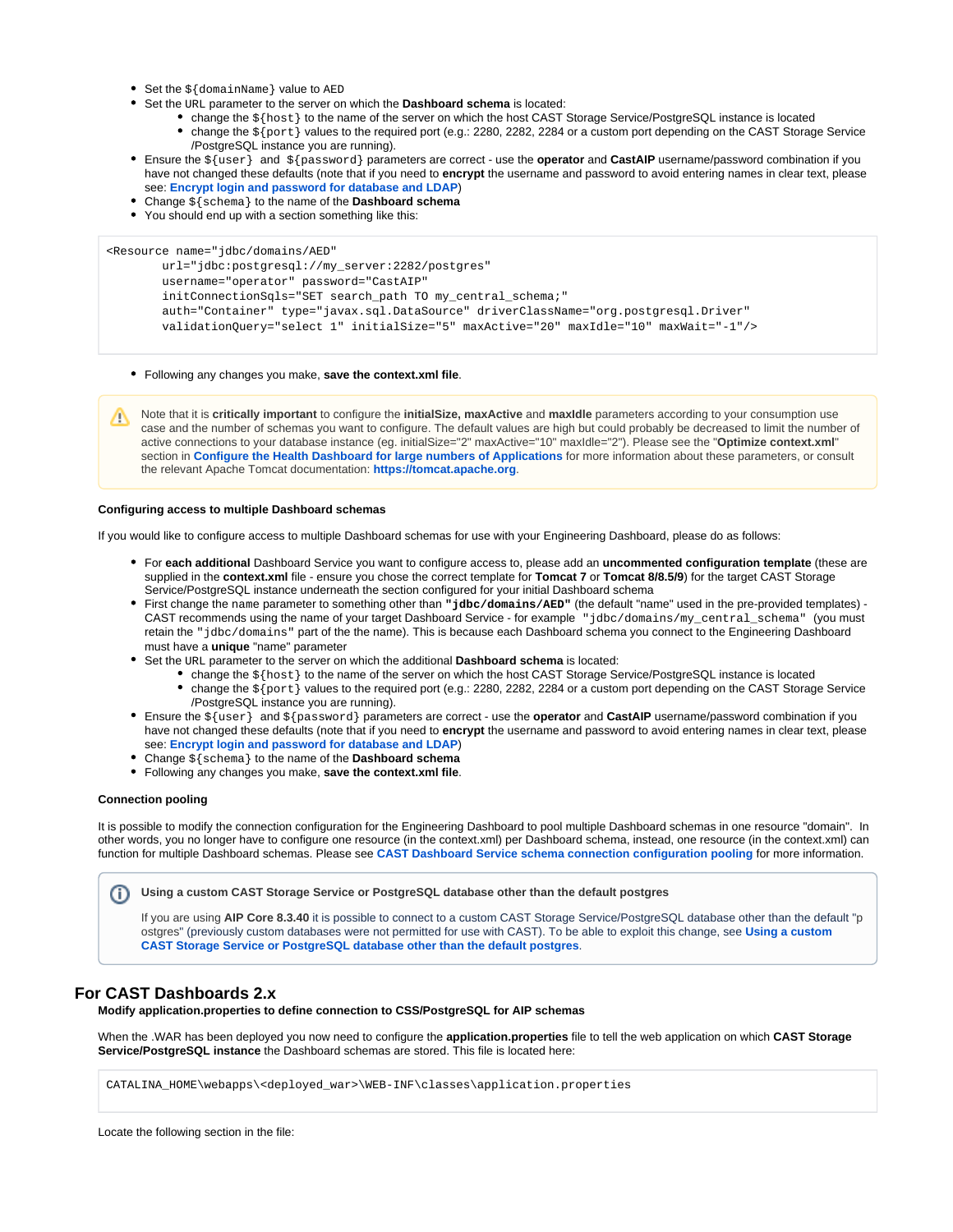```
## DATASOURCE
# Resource1 is the datasource name used in domains.properties
# Adapt server name (localhost) and port (2282) if required
# You can add multiple datasources if you want to connect to multiple CSS Servers. Datasource name must be 
unique
# You have to configure your domains names and relative schema names in domains.properties
restapi.datasource[0].url=jdbc:postgresql://localhost:2282/postgres
restapi.datasource[0].username=operator
restapi.datasource[0].password=CastAIP
restapi.datasource[0].poolname=Resource1
restapi.datasource[0].minimumIdle=10
restapi.datasource[0].maximumPoolSize=20
```
If all your Dashboard schemas are located **on one single CAST Storage Service/PostgreSQL instance** then you need to modify the url, username and password entries to match your target CAST Storage Service/PostgreSQL, for example:

```
## DATASOURCE
# Resource1 is the datasource name used in domains.properties
# Adapt server name (localhost) and port (2282) if required
# You can add multiple datasources if you want to connect to multiple CSS Servers. Datasource name must be 
unique
# You have to configure your domains names and relative schema names in domains.properties
restapi.datasource[0].url=jdbc:postgresql://192.168.200.104:2282/postgres
restapi.datasource[0].username=operator
restapi.datasource[0].password=CastAIP
restapi.datasource[0].poolname=Resource1
restapi.datasource[0].minimumIdle=10
restapi.datasource[0].maximumPoolSize=20
```
If your Dashboard schemas are located **on multiple CAST Storage Services/PostgreSQL instances**, you need to add in the additional servers as shown in the example below:

- Ensure that you modify the url, username, password and resource entries to match your target CAST Storage Service/PostgreSQL. In particular, the resource entry must be unique within the **application.properties** file.
- The [0] must also be incremented for additional CAST Storage Service/PostgreSQL instances, for example, use restapi.datasource [1], restapi.datasource[2] etc.

```
## DATASOURCE
# Resource1 is the datasource name used in domains.properties
# Adapt server name (localhost) and port (2282) if required
# You can add multiple datasources if you want to connect to multiple CSS Servers. Datasource name must be 
unique
# You have to configure your domains names and relative schema names in domains.properties
restapi.datasource[0].url=jdbc:postgresql://192.168.200.104:2282/postgres
restapi.datasource[0].username=operator
restapi.datasource[0].password=CastAIP
restapi.datasource[0].poolname=Resource1
restapi.datasource[0].minimumIdle=10
restapi.datasource[0].maximumPoolSize=20
restapi.datasource[1].url=jdbc:postgresql://192.168.200.105:2282/postgres
restapi.datasource[1].username=operator
restapi.datasource[1].password=CastAIP
restapi.datasource[1].poolname=Resource2
restapi.datasource[0].minimumIdle=10
restapi.datasource[0].maximumPoolSize=20
```
Save the file before proceeding.

ത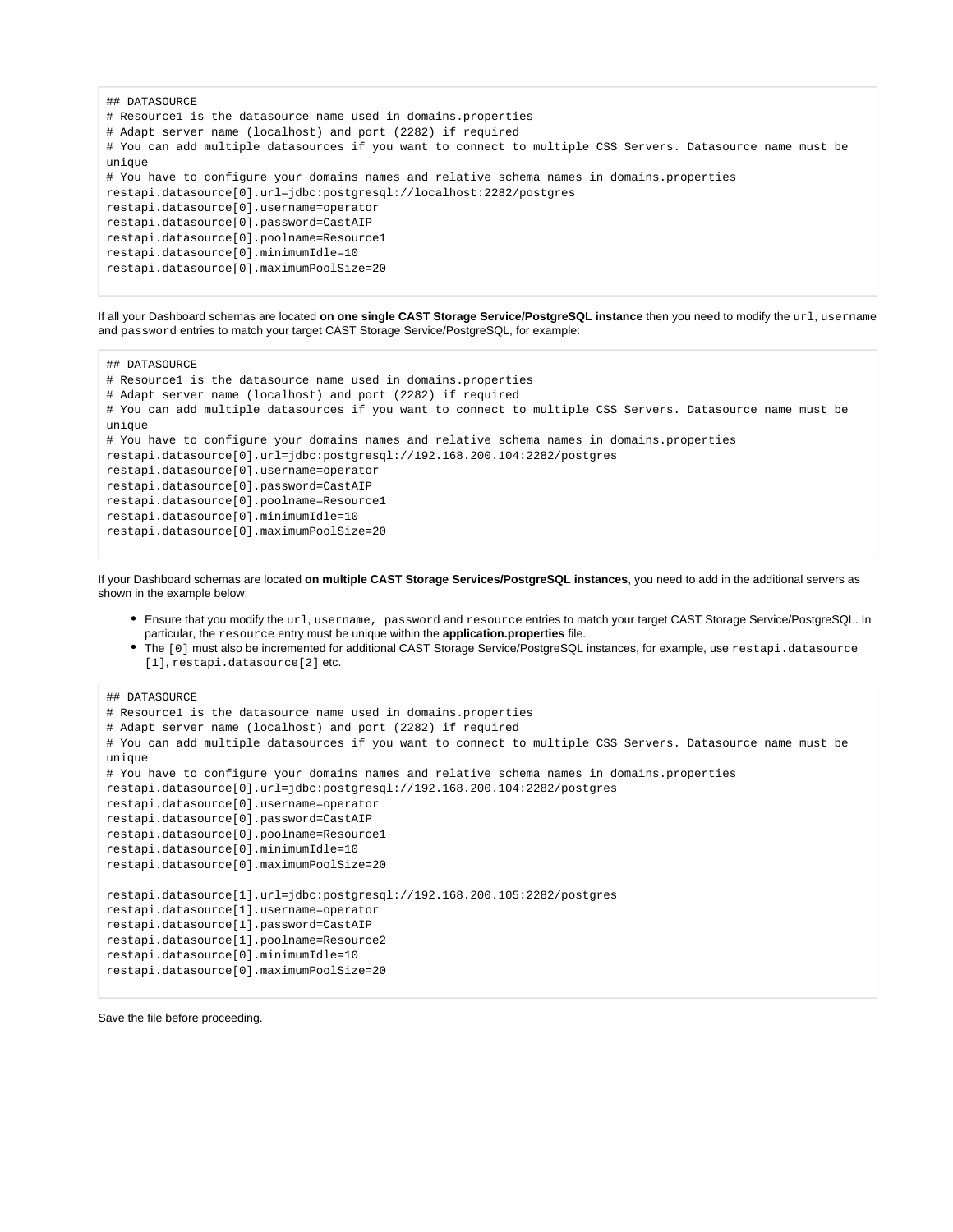#### **minimumIdle and maximumPoolSize** (i)

The following options are used to govern the connections from the web application to the target CAST Storage Service/PostgreSQL instance:

restapi.datasource[0].minimumIdle=10 restapi.datasource[0].maximumPoolSize=20

CAST recommends using the default options unless you are experiencing performance issues. The options are used as follows:

| minimumIdle         | The minimum number of connections that should be kept in the pool at all times (even if there is no traffic). Default value<br>is 10. Idle connections are checked periodically. |
|---------------------|----------------------------------------------------------------------------------------------------------------------------------------------------------------------------------|
| maximumPo<br>olSize | The maximum number of active connections that can be allocated from this pool at the same time. The default value is 20.                                                         |

See also **[Configure the Health Dashboard for large numbers of Applications](https://doc.castsoftware.com/display/DASHBOARDS/Configure+the+Health+Dashboard+for+large+numbers+of+Applications)**.

#### **Using a custom CAST Storage Service or PostgreSQL database other than the default postgres** (i)

If you are using **AIP Core 8.3.40** it is possible to connect to a custom CAST Storage Service/PostgreSQL database other than the default "p ostgres" (previously custom databases were not permitted for use with CAST). To be able to exploit this change, see **[Using a custom](https://doc.castsoftware.com/display/STORAGE/Using+a+custom+CAST+Storage+Service+or+PostgreSQL+database+other+than+the+default+postgres)  [CAST Storage Service or PostgreSQL database other than the default postgres](https://doc.castsoftware.com/display/STORAGE/Using+a+custom+CAST+Storage+Service+or+PostgreSQL+database+other+than+the+default+postgres)**.

### **Modify domains.properties**

You now need to configure the **domains.properties** file which provides a link between the **CAST Storage Services/PostgreSQL instances** defined in the **application.properties** file and the Dashboard schemas containing the relevant snapshot data. This file is located here:

CATALINA\_HOME\webapps\<deployed\_war>\WEB-INF\classes\domains.properties

This file is delivered empty as shown below:

# Domains for ED # empty lines in this file lead to connection error, remove all empty lines # - You have to align [Resource1] with the resource name configured in application.properties # - You have to replace [Central Schema1] by the central schema name # - Domains names must be unique # AED1=Resource1,[Central Schema1] # AED2=Resource1,[Central Schema2]

For each Dashboard schema that you need to display in the CAST Engineering Dashboard, **add one line to the file** ensuring that there are no empty lines:

| AED <sub>1</sub>                                                                                            | This is known as the "domain" and this must be unique in the domains.properties file. Therefore for each Dashboard schema<br>you need to display in the CAST Engineering Dashboard, you need to assign one unique domain. You can use any domain name<br>notation you want, however, CAST highly recommends incrementing the number, i.e. AED1, AED2, AED3 etc. |
|-------------------------------------------------------------------------------------------------------------|-----------------------------------------------------------------------------------------------------------------------------------------------------------------------------------------------------------------------------------------------------------------------------------------------------------------------------------------------------------------|
| Resource1                                                                                                   | This entry refers to the CAST Storage Service/PostgreSQL instance as defined in the application.properties file.                                                                                                                                                                                                                                                |
| This entry refers to the Dashboard schema containing the relevant Application data.<br>[Central<br>Schema1] |                                                                                                                                                                                                                                                                                                                                                                 |

For example, for one single Dashboard schema called "MEUDON\_CENTRAL" stored in the CAST Storage Service/PostgreSQL instance defined in **Re source1** in the **application.properties** file, add the following: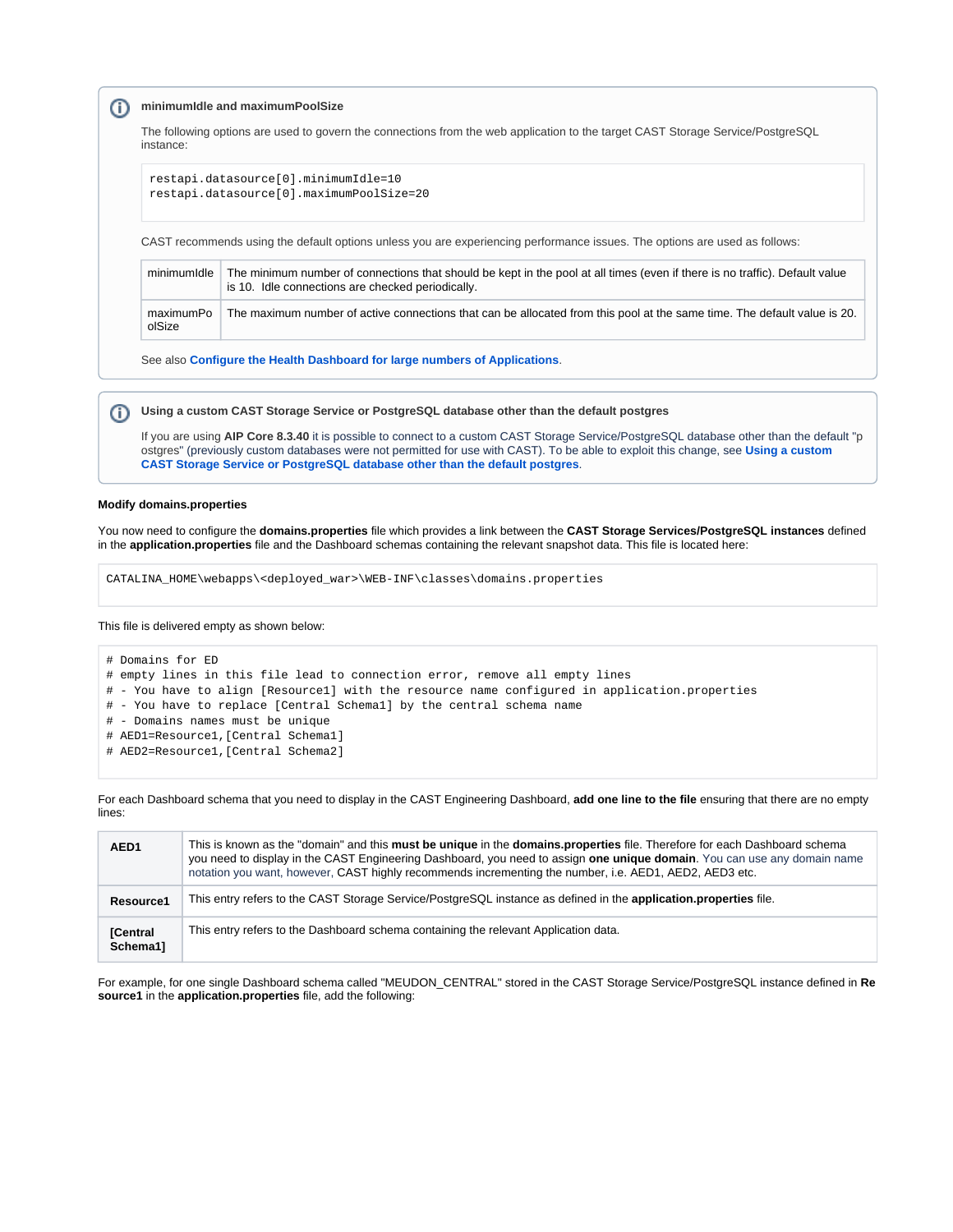```
# Domains for ED
# empty lines in this file lead to connection error, remove all empty lines
# - You have to align [Resource1] with the resource name configured in application.properties
# - You have to replace [Central Schema1] by the central schema name
# - Domains names must be unique
# AED1=Resource1,[Central Schema1]
# AED2=Resource1,[Central Schema2]
AED1=Resource1,MEUDON_CENTRAL
```
For multiple Dashboard schemas where all schemas are located in the same CAST Storage Service/PostgreSQL instance defined in **Resource1** in the **application.properties**, add the following:

# Domains for ED # empty lines in this file lead to connection error, remove all empty lines # - You have to align [Resource1] with the resource name configured in application.properties # - You have to replace [Central Schema1] by the central schema name # - Domains names must be unique # AED1=Resource1,[Central Schema1] # AED2=Resource1,[Central Schema2] AED1=Resource1,MEUDON\_CENTRAL AED2=Resource1, SEVRES\_CENTRAL AED3=Resource1,PARIS\_CENTRAL

For multiple Dashboard schemas where the schemas are located on different CAST Storage Services/PostgreSQL instances (**Resource1** and **Resour ce2**) as defined in the **application.properties** file, add the following:

# Domains for ED # empty lines in this file lead to connection error, remove all empty lines # - You have to align [Resource1] with the resource name configured in application.properties # - You have to replace [Central Schema1] by the central schema name # - Domains names must be unique # AED1=Resource1,[Central Schema1] # AED2=Resource1,[Central Schema2] AED1=Resource1,MEUDON\_CENTRAL AED2=Resource2,SEVRES\_CENTRAL AED3=Resource2,PARIS\_CENTRAL

Save the file before proceeding.

### **Modify application.properties to define connection to CSS/PostgreSQL for the roles/permissions schema - 2.1 only**

In **2.1 only**, an interface exists to manage **[User roles - 2.x and above](https://doc.castsoftware.com/display/DASHBOARDS/User+roles+-+2.x+and+above)** and **[Data authorization - 2.x and above](https://doc.castsoftware.com/display/DASHBOARDS/Data+authorization+-+2.x+and+above)** - this interface stores all its records in a **dedicated schema** on a **CAST Storage Service/PostgreSQL instance**. This instance does not need to be the same as used for your AIP schemas (Dashboard/Measure schemas), however, the required schema is small and therefore CAST recommends using an existing CAST Storage Service/PostgreSQL instance to host it. The schema is created automatically when you start up your Dashboard deployment if it does not already exist.

The **application.properties** file contains a section dedicated to this schema - this file is located here:

CATALINA\_HOME\webapps\<deployed\_war>\WEB-INF\classes\application.properties

### Locate the following section in the file:

#datasource configuration for user management spring.datasource.url=jdbc:postgresql://localhost:2282/postgres? ApplicationName=DASHBOARDS&currentSchema=cast\_dashboards spring.datasource.platform=postgres spring.datasource.username=operator spring.datasource.password=CastAIP spring.datasource.initialization-mode=always spring.datasource.driver-class-name=org.postgresql.Driver spring.liquibase.change-log=classpath:db/changelog/db.changelog-master.xml spring.liquibase.default-schema=cast\_dashboards spring.liquibase.enabled=true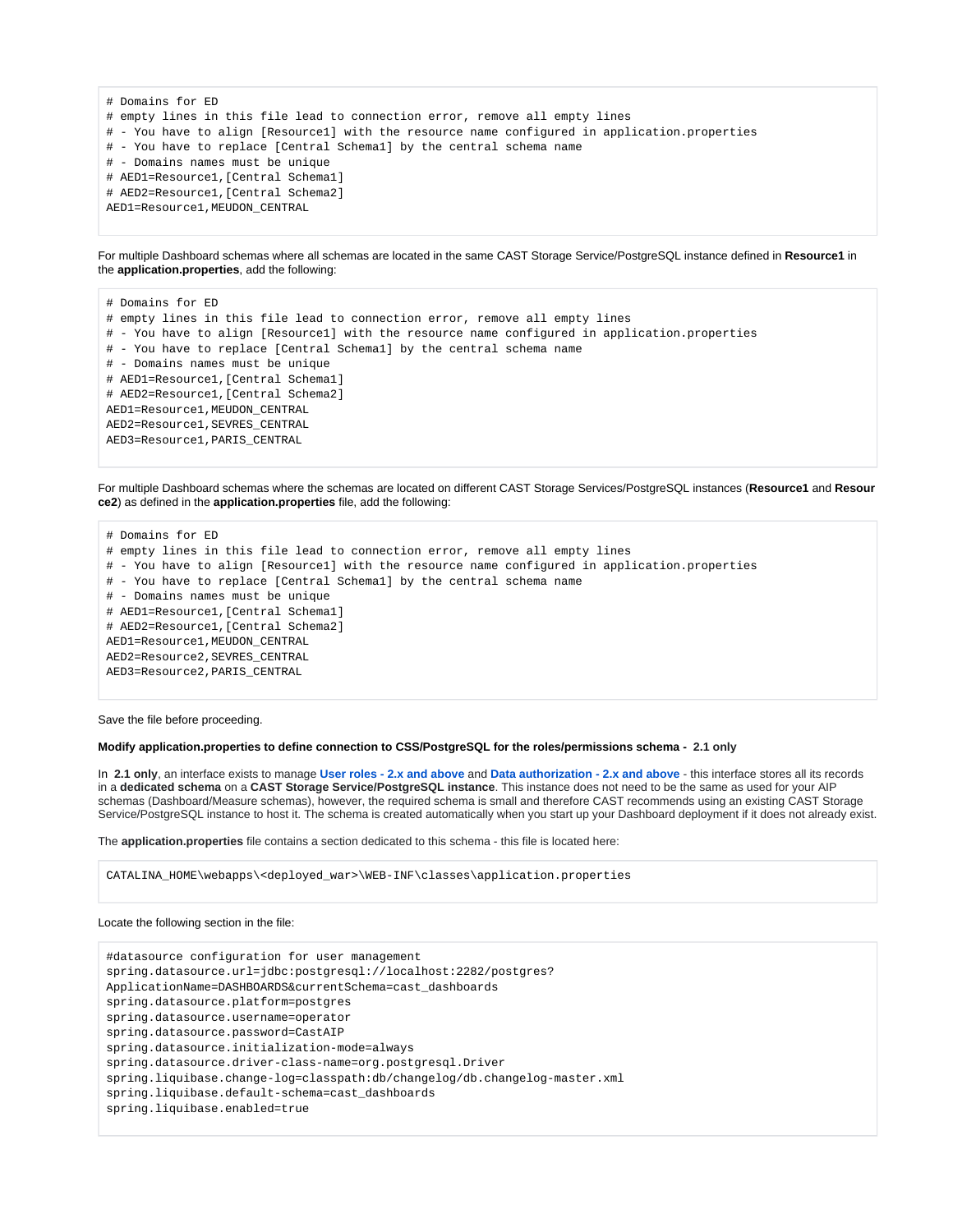Change the line spring.datasource.url to match the CAST Storage Service/PostgreSQL instance you intend to use for the roles/permissions schema, for example:

#datasource configuration for user management spring.datasource.url=jdbc:postgresql://192.168.200.104:2282/postgres? ApplicationName=DASHBOARDS&currentSchema=cast\_dashboards spring.datasource.platform=postgres spring.datasource.username=operator spring.datasource.password=CastAIP spring.datasource.initialization-mode=always spring.datasource.driver-class-name=org.postgresql.Driver spring.liquibase.change-log=classpath:db/changelog/db.changelog-master.xml spring.liquibase.default-schema=cast\_dashboards spring.liquibase.enabled=true

Save the file before proceeding. This will ensure that a schema called "**cast\_dashboards**" is created on the target CAST Storage Service /PostgreSQL instance when you start the web application.

| <b>Dumbling a custom CAST Storage Service or PostgreSQL database other than the default postgres</b> |  |  |  |  |  |
|------------------------------------------------------------------------------------------------------|--|--|--|--|--|
|------------------------------------------------------------------------------------------------------|--|--|--|--|--|

If you are using **AIP Core 8.3.40** it is possible to connect to a custom CAST Storage Service/PostgreSQL database other than the default "p ostgres" (previously custom databases were not permitted for use with CAST). To be able to exploit this change, see **[Using a custom](https://doc.castsoftware.com/display/STORAGE/Using+a+custom+CAST+Storage+Service+or+PostgreSQL+database+other+than+the+default+postgres)  [CAST Storage Service or PostgreSQL database other than the default postgres](https://doc.castsoftware.com/display/STORAGE/Using+a+custom+CAST+Storage+Service+or+PostgreSQL+database+other+than+the+default+postgres)**.

## <span id="page-9-0"></span>Step 3 - Install the license key

As explained in **[Dashboard Service license key configuration](https://doc.castsoftware.com/display/DASHBOARDS/Dashboard+Service+license+key+configuration)**, when you want to access a **Dashboard schema** using the **CAST RestAPI** (i.e. via the **En gineering Dashboard**, or via the **CAST Report Generator**), a special **license key** is required. This license key grants specific access to one or multiple Dashboard schemas for the web application in which it is installed (i.e. the Engineering Dashboard or the CAST RestAPI).

You must therefore install the license key and, if you are using a restricted license key, define data access authorization. These two steps are explained in **[Dashboard Service license key configuration](https://doc.castsoftware.com/display/DASHBOARDS/Dashboard+Service+license+key+configuration)** in the sections **How do I install a license key?** and **How to authorize users when using a RESTRICTED license key**.

### <span id="page-9-1"></span>Step 4 - Restart Tomcat and test connection

### <span id="page-9-2"></span>**Restart Tomcat**

Before proceeding, ensure you **restart** your application server so that the configuration changes you made are taken into account.

### <span id="page-9-3"></span>**Test access to the Engineering Dashboard**

You can now access the Engineering Dashboard using the URL:

http://<server\_name>:[<port\_number>]/<name-of\_deployed\_war>

You should see the login page as follows - this indicates that the initial setup was successful:

| <b>CAST ENGINEERING</b><br><b>DASHBOARD</b> | <b>USERNAME</b>                  |
|---------------------------------------------|----------------------------------|
|                                             | <b>PASSWORD</b><br><b>LOG IN</b> |

<span id="page-9-4"></span>G) Error messages are documented in **[Error Messages](https://doc.castsoftware.com/display/DASHBOARDS/Error+Messages)**.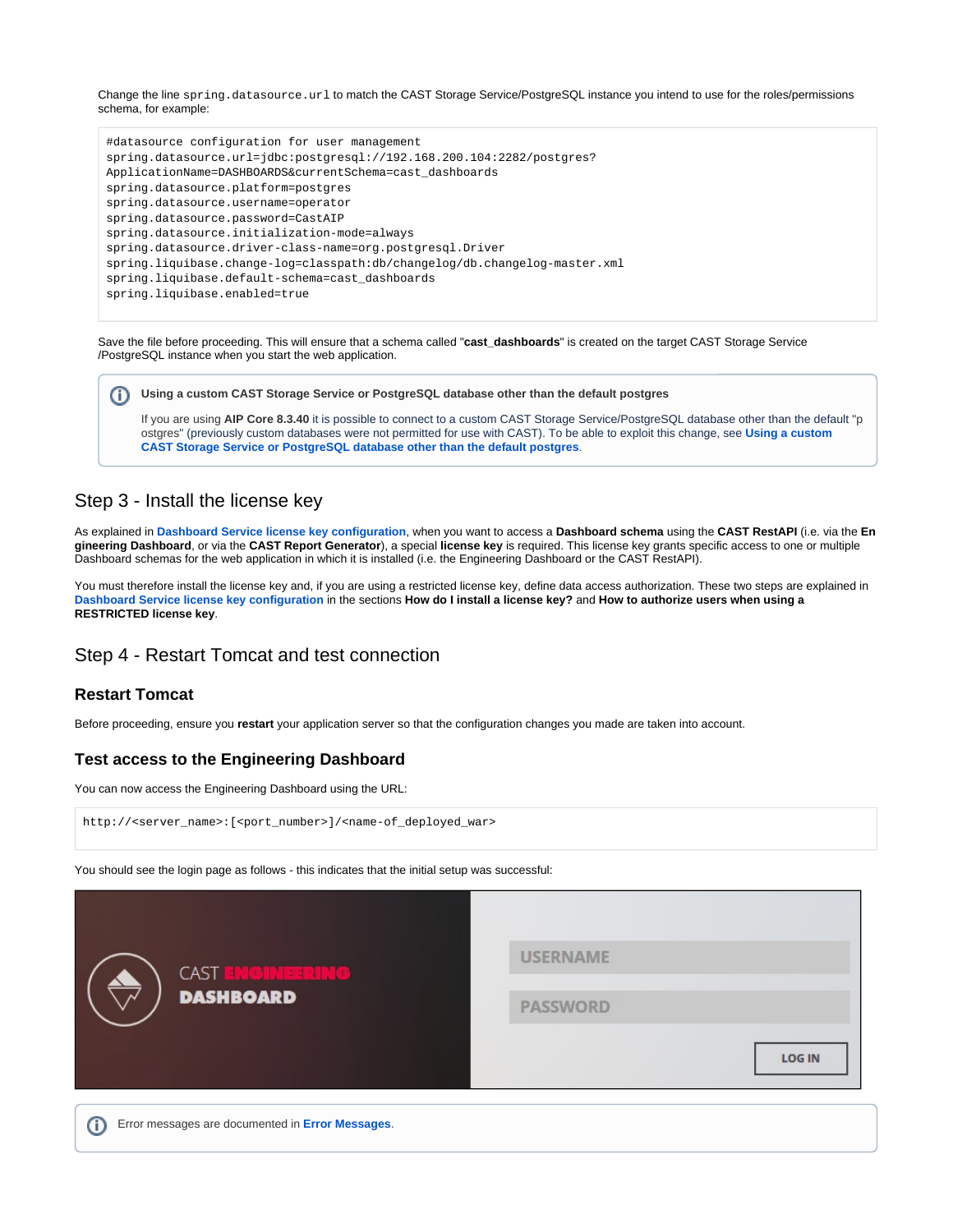## <span id="page-10-5"></span>Step 5 - Configure user authentication

This step involves configuring how your users will **authenticate** with the CAST Engineering Dashboard. Most organizations opt for LDAP/Active Directory integration so that users can use their corporate username/password to access the resources they need. The Engineering Dashboard also has a built in username/password authentication mechanism which is enabled "out of the box". See **[User authentication](https://doc.castsoftware.com/display/DASHBOARDS/User+authentication)**.

## <span id="page-10-0"></span>Step 6 - First login and become admin - 2.1 only

By default, the CAST Dashboard requires that at least one user is granted the **[ADMIN role](https://doc.castsoftware.com/display/DASHBOARDS/User+roles)** following the first login after the **[User authentication](https://doc.castsoftware.com/display/DASHBOARDS/User+authentication)** configurati on. This ensures that one user can access all data and cofiguration settings. See **[First login and become admin](https://doc.castsoftware.com/display/DASHBOARDS/First+login+and+become+admin)**. This step is not required when using **Da shboards 1.x** and can be skipped.

## <span id="page-10-1"></span>Step 7 - Configure roles

This step involves configuring **roles** for users and groups that are accessing the CAST Engineering Dashboard. See **[User roles](https://doc.castsoftware.com/display/DASHBOARDS/User+roles)**.

## <span id="page-10-2"></span>Step 8 - Generate snapshot data

Before your users can "consume" data via the CAST Engineering Dashboard, you need to **generate snapshot data**.

# <span id="page-10-3"></span>Step 9 - Configure data authorization

An **Authorization** defines permission to access and "consume the data" in **a specific Application** or **group of Applications** via the CAST Engineering Dashboard. If permission is not granted, or a "restriction" is used, then any information related to this Application will be not accessible: application properties such as name, technologies or grades and measures, etc. Therefore, an Authorization must be defined before a user/group of users can access a specific application. See **[Data authorization](https://doc.castsoftware.com/display/DASHBOARDS/Data+authorization)**.

# <span id="page-10-4"></span>Additional information

Advanced configuration specific to the CAST Engineering Dashboard:

- [CAST Dashboard Service schema connection configuration pooling](https://doc.castsoftware.com/display/DASHBOARDS/CAST+Dashboard+Service+schema+connection+configuration+pooling)
- [Education change Share and Promote email text](https://doc.castsoftware.com/display/DASHBOARDS/Education+-+change+Share+and+Promote+email+text)
	- [Engineering Dashboard json configuration options](https://doc.castsoftware.com/display/DASHBOARDS/Engineering+Dashboard+json+configuration+options)
- [Engineering Dashboard tile management](https://doc.castsoftware.com/display/DASHBOARDS/Engineering+Dashboard+tile+management)
	- [Top Modules with Violations or Critical Violations tile](https://doc.castsoftware.com/display/DASHBOARDS/Top+Modules+with+Violations+or+Critical+Violations+tile)
	- [Health Factor weakness or strength tile](https://doc.castsoftware.com/display/DASHBOARDS/Health+Factor+weakness+or+strength+tile)
	- [Risk Introduced tile](https://doc.castsoftware.com/display/DASHBOARDS/Risk+Introduced+tile)
	- [Top Rules with increasing or decreasing violations tile](https://doc.castsoftware.com/display/DASHBOARDS/Top+Rules+with+increasing+or+decreasing+violations+tile)
	- [Action Plan tile](https://doc.castsoftware.com/display/DASHBOARDS/Action+Plan+tile)
	- [Exclusions tile](https://doc.castsoftware.com/display/DASHBOARDS/Exclusions+tile)
	- [External Links tile](https://doc.castsoftware.com/display/DASHBOARDS/External+Links+tile)
	- [Background Facts tile](https://doc.castsoftware.com/display/DASHBOARDS/Background+Facts+tile)
	- [Custom tile](https://doc.castsoftware.com/display/DASHBOARDS/Custom+tile)
	- [Industry Standard tiles](https://doc.castsoftware.com/display/DASHBOARDS/Industry+Standard+tiles)
	- [OMG Technical Debt tile](https://doc.castsoftware.com/display/DASHBOARDS/OMG+Technical+Debt+tile)
	- [Architecture Model violation tile](https://doc.castsoftware.com/display/DASHBOARDS/Architecture+Model+violation+tile)
	- [Top Riskiest Components tile](https://doc.castsoftware.com/display/DASHBOARDS/Top+Riskiest+Components+tile)
	- [Top Riskiest Transactions tile](https://doc.castsoftware.com/display/DASHBOARDS/Top+Riskiest+Transactions+tile)
- [Integration of CAST Action Plan into Atlassian JIRA](https://doc.castsoftware.com/display/DASHBOARDS/Integration+of+CAST+Action+Plan+into+Atlassian+JIRA)
- [Managing the Engineering Dashboard search indexes](https://doc.castsoftware.com/display/DASHBOARDS/Managing+the+Engineering+Dashboard+search+indexes)
- [Report Generation configuration](https://doc.castsoftware.com/display/DASHBOARDS/Report+Generation+configuration)
- [Using the GUI and CLI tools for Engineering Dashboard](https://doc.castsoftware.com/display/DASHBOARDS/Using+the+GUI+and+CLI+tools+for+Engineering+Dashboard)
- [View custom Business Criteria in Engineering Dashboard](https://doc.castsoftware.com/display/DASHBOARDS/View+custom+Business+Criteria+in+Engineering+Dashboard)

### Additional advanced configuration options:

- [For 2.x JARs or ZIPs](https://doc.castsoftware.com/display/DASHBOARDS/For+2.x+JARs+or+ZIPs)
	- Changing the name of the cast dashboards schema
	- [Configure additional Dashboard schemas for JAR file deployments](https://doc.castsoftware.com/display/DASHBOARDS/Configure+additional+Dashboard+schemas+for+JAR+file+deployments)
	- [Deploying multiple 2.x ZIPs or JARs on the same server](https://doc.castsoftware.com/display/DASHBOARDS/Deploying+multiple+2.x+ZIPs+or+JARs+on+the+same+server)
	- [Modify the user access port for 2.x JAR or ZIP deployments](https://doc.castsoftware.com/display/DASHBOARDS/Modify+the+user+access+port+for+2.x+JAR+or+ZIP+deployments)
	- [Start and stop 2.x JAR or ZIP deployments](https://doc.castsoftware.com/display/DASHBOARDS/Start+and+stop+2.x+JAR+or+ZIP+deployments)
- [Configuring the Log and Audit Trail](https://doc.castsoftware.com/display/DASHBOARDS/Configuring+the+Log+and+Audit+Trail)
- [Dashboard localization](https://doc.castsoftware.com/display/DASHBOARDS/Dashboard+localization)
- [Encrypt login and password for database and LDAP](https://doc.castsoftware.com/display/DASHBOARDS/Encrypt+login+and+password+for+database+and+LDAP)
- [Error Messages](https://doc.castsoftware.com/display/DASHBOARDS/Error+Messages)
- [General timeout setting](https://doc.castsoftware.com/display/DASHBOARDS/General+timeout+setting)
- [Injecting custom tags](https://doc.castsoftware.com/display/DASHBOARDS/Injecting+custom+tags)